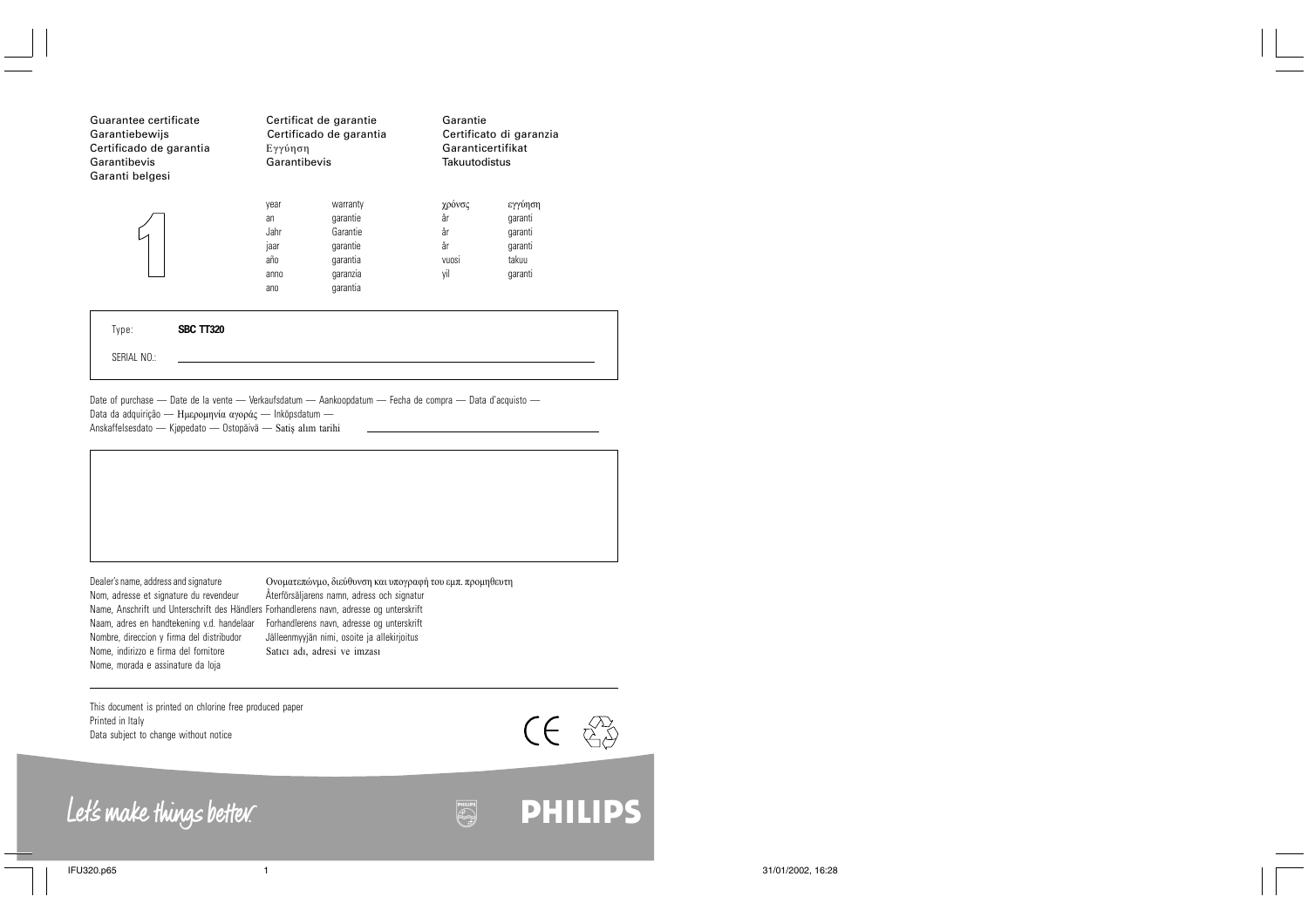**Congratulations**! The product you have just purchased offers you exceptionally high quality reception. Please read the following instructions before using the indoor aerial, and retain this booklet for future reference. (See also the illustration on page 15.)

## Universal amplified indoor aerial SBC TT320

## *Instructions for use* GB

- $\bullet$  Connect the cable of the aerial to the television aerial socket. If there is a video recorder already installed, connect the cable of the aerial to the aerial socket of the video recorder.
- $\bullet$  If there is a cable network connection in use, disconnect this cable from the television set or the video recorder, and connect it to the socket on the back of the aerial (ANT. EXT).
- $\bullet$  Connect the mains lead of the aerial to a 230-240 VAC mains socket. Note: the aerial is also fitted with a 12 VDC supply socket for use in caravans, campers, boats, etc.
- Switch the ON/OFF button on the aerial to ON. The red \$ indicator lights up, which means that the aerial is now operational.
- Tune in the different television channels using the Instructions % for Use of your TV. Turn the aerial around until optimum reception is obtained (UHF).
- **O** In certain areas with vertical polarized broadcasting, optimal reception can be achieved by turning the dipole (see fig. 1).
- $\bullet$  To obtain the best reception for VHF signals, vary the length and angle of the telescopic aerial.



#### **Notes**

This aerial is powered once it is connected to a 230-240 VAC mains supply. To disconnect the aerial from the mains supply remove the power plug from the mains socket.

The base of the aerial has four rubber pads which provide stability and which are ideal for all surfaces.

The label containing technical data can be found at the base of the aerial.

## **Technical features**

- Gain (aerial + amplifier): UHF 30 ±2dB, VHF 20 ±2dB
- Power supply: 230-240 VAC 50-60 Hz
	- 12 VDC for use in caravans, campers, boats etc.
- Power consumption: 3VA
- Impedance: 75 Ohms
- VDE approved
- Safety regulations according to EN 60065

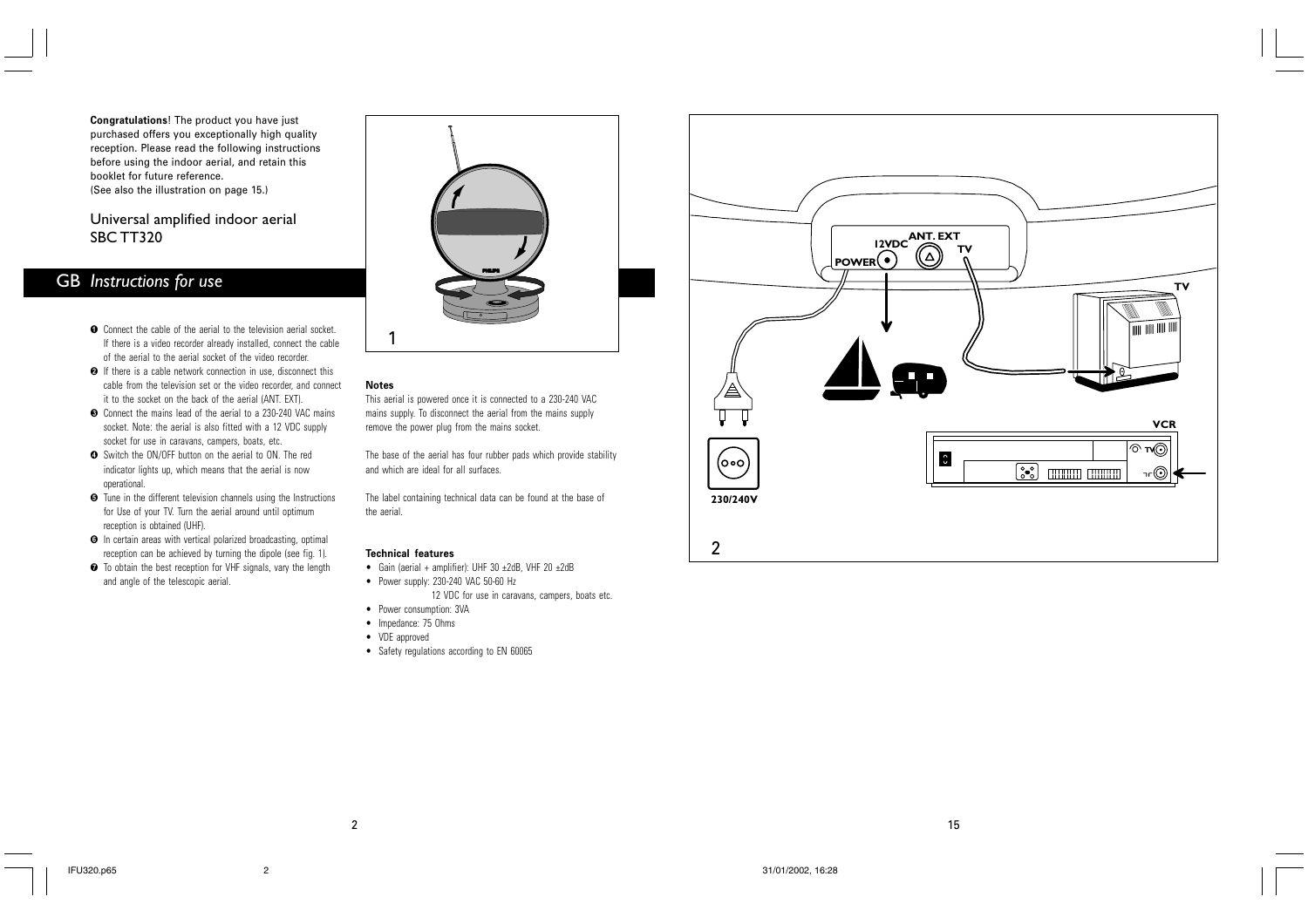Tebrikler! Satın almış olduğunuz ürün size essiz bir görüntü sağlama olanağı sunuyor. Dahili anteni kullanmaya başlamadan önce lütfen aşağıdaki talimatı okuyun, ve ileride tekrar başvurabilmek için kitapçığı muhafaza edin. (Sayfa 15'teki resime de bakınız.)

## Üniversel Amfili Dahili Anten SBC TT320

## TR *Kullanma talimatý*

- $\bullet$  Antenin kablosunu televizyonun anten fişine bağlayın. Eğer video alıcısı bağlanmışsa, anten kablosunu video alıcısının fisine takın.
- $\bullet$  Eğer kullanılmakta olan kablo şebekesi varsa, bu kabloyu televizyon setinden ya da video alıcısından ayırıp bunu antenin arkasındaki (ANT. EXT) fişine bağlayın.
- $\bullet$  Antenin ana kılavuzunu 230 240 VAC ana fişe bağlayın. Not: Anten aynı zamanda karavan, kamping ve teknelerde kullanılmak üzere 12 VDS tedarik fisine de uyarlanabilir.
- O ON/OFF düğmesini ON'a getirin. Kırmızı gösterge yanacaktır. Bu antenin çalışmaya başladığı anlamına gelir.
- **O** Televizyonunuzun Kullanma Talimatı'nı kullanarak değişik televizyon kanallarına ayarlayın. Anteni en iyi görüntü sağlayıncaya kadar çevirin (UHF).
- **O** Dikey kutuplandırılmış program yayımının bazı bölgelerde en iyi şekilde alınabilmesi, ikiz kutubun çevirilmesi ile mümkün olabilir (bakınız Şekil. 1).
- $\bullet$  Teleskopik anten (VHF)'in tamamen uzatılmış hali ile en iyi alış mümkün olmuyorsa, antenin uzunluğunu ve açısını değiştirmeyi deneyin.



### **Notlar:**

Bu anten 230-240 VAC elektrik akımına bağlandığı zaman çalışır. Antenin elektrik bağlantısını kesmek için prizden fisini cekin.

Antenin alt kísmínda dört tane kauçuk altlík vardír. Bu altlıklar antenin her türlü zeminde sabit durmasını sağlar.

Antenin teknik özellikleri alt kısmındaki etikettedir.

#### **Teknik özellikler**

- Ulaşım alanı (anten + anfi):UHF30 ±2dB, VHF20 ±2dB
- Güç tedariki: 230-240 VAC 50-60 Hz Karavan, kamping, tekne vs'de kullanımda • Güç tüketimi: 3VA
- Öz direnç: 75 Ohm
- TSE onaylıdır
- EN 60065 emniyet kurallarına uygundur

**Félicitations!** Le produit que vous venez d'acquérir vous assurera une réception de qualité exceptionnelle. Lisez attentivement le mode d'emploi ci-joint avant d'utiliser cette antenne intérieure, et conservez ce manuel pour toute consultation ultérieure. (Voir également l'illustration à la page 15.)

## Antenne intérieure amplifiée universelle SBC TT320

- 1 1 télévision. Si vous avez déjà installé un magnétoscope, Raccordez le câble de l'antenne à la prise d'antenne de la ! raccordez le câble d'antenne à la prise d'antenne de ce magnétoscope.
	- **❷** Si vous êtes raccordé à la télédistribution, déconnectez ce câble de la télévision ou du magnétoscope et raccordez-le à la prise qui se trouve à l'arrière de l'antenne (ANT. EXT).
	- Raccordez le cordon d'alimentation de l'antenne à une prise secteur 230-240 V c.a. Remarquez que l'antenne est également dotée d'une prise d'alimentation 12 V c.c. qui permet de l'utiliser dans des caravanes, des bateaux, des mobilhomes etc.
	- Mettez l'interrupteur ON/OFF de l'antenne sur ON. Le témoin \$ rouge s'allume, ce qui veut dire que l'antenne est opérationnelle.
	- A l'aide du mode d'emploi de votre téléviseur, réglez les % différents émetteurs à recevoir sur votre poste. Tournez l'antenne jusqu'à obtenir une réception optimale.
	- **O** Pour certaines zones, il est possible de recevoir des émissions en polarisation verticale. Dans ce cas, pour une réception optimale, tourner le dipôle comme indiqué figure 1.
	- **O** Pour obtenir la meilleure réception possible des signaux VHF, faites varier la longueur et l'angle des brins de l'antenne téléscopique.



#### **Remarques :**

Cette antenne se trouve sous tension dès qu'elle est raccordée à une alimentation secteur de 230-240 V CA. Pour mettre l'antenne hors circuit, retirez simplement la fiche de la prise secteur.

L'embase de l'antenne repose sur quatre coussinets en caoutchouc qui assurent la meilleure stabilité pour toutes surfaces.

La pochette contenant les données techniques se trouve à la base de l'antenne.

#### **Fiche technique**

- Amplification (antenne + amplificateur): UHF 30 ±2dB, VHF 20 ±2dB
- Alimentation: 230-240 V c.a. 50-60 Hz 12 V c.c. pour caravanes, mobilhomes, bateaux etc.
- Consommation électrique: 3VA
- Impédance: 75 Ohms

3

- Homologation VDE.
- Conformité avec la norme de sécurité EN 60065.

14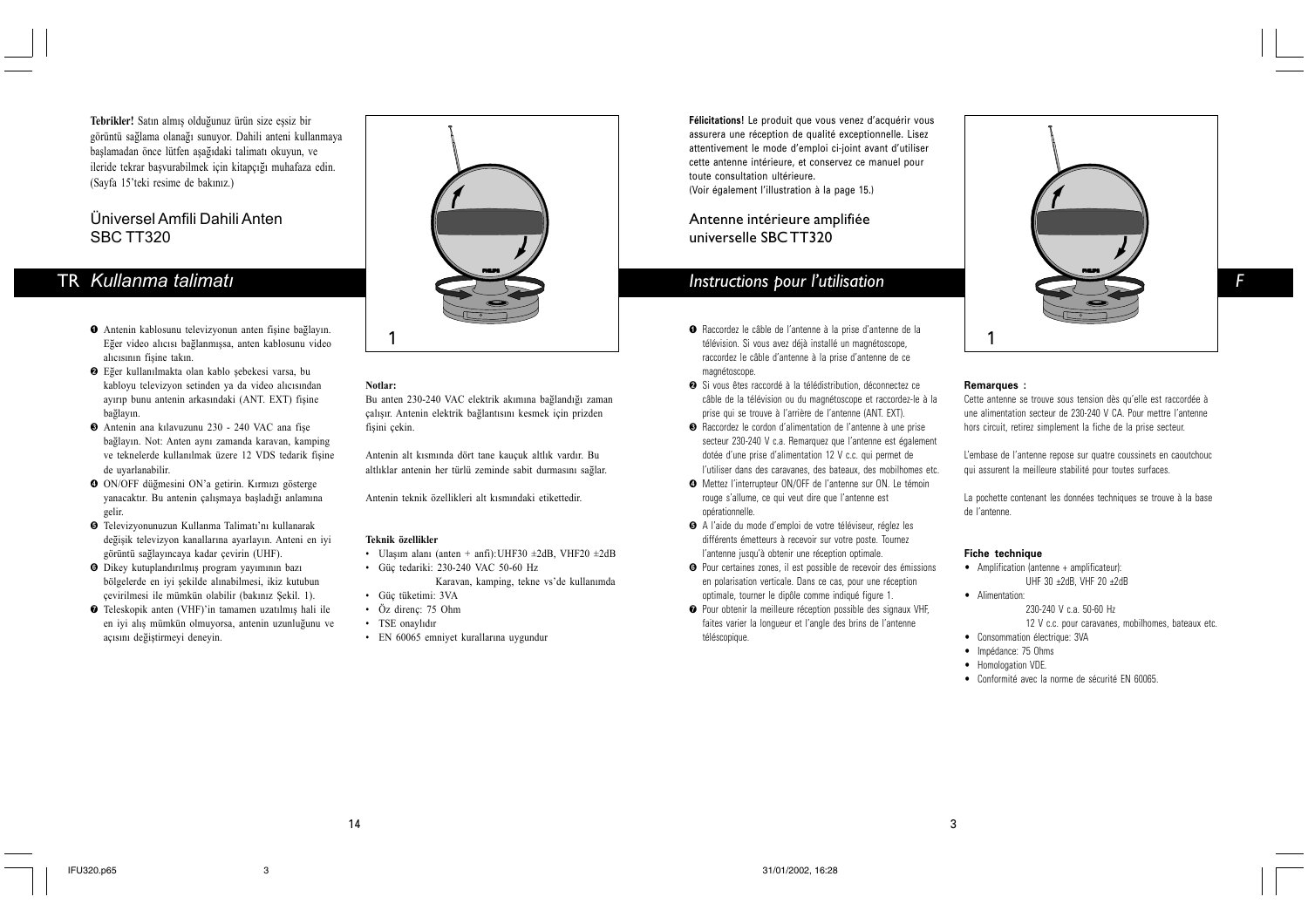**Herzlichen Glückwunsch!** Sie haben soeben ein Produkt erworben, das Ihnen eine außergewöhnlich hohe Empfangsqualität bietet. Bitte lesen Sie zuerst nachstehende Anleitungen, bevor Sie die Zimmerantenne verwenden, und heben Sie diese Broschüre sorgfältig auf. (Siehe ebenfalls Abbildung auf Seite 15.)

## Universal-Zimmerantenne SBC TT320

# D *Bedienungsanweisungen*

- Schließen Sie das Antennenkabel an die Antennenbuchse Ihres Fernsehgerätes an. Wenn an dieser Buchse bereits ein videorecorder angeschlossen ist, schließen Sie das Antennenkabel bitte an die Antennenbuchse des Videorecorders an.
- Wenn Sie einen Kabelanschluß verwenden, ist der Stecker des " Kabels aus dem Fernsehgerät oder dem Videorecorder herauszuziehen und in die auf der Rückseite der Antenne befindlichen Buchse mit der Aufschrift ANT. EXT zu stecken.
- Schließen Sie den Stecker des Anschlußkabels der Antenne in eine mit 230-240 V Wechselstrom gespeiste Wandsteckdose. Hinweis: Die Antenne ist außerdem mit einer Anschlußbuchse für 12 V Gleichstrom für die Verwendung in Wohnwagen, Wohnmobilen, auf Booten usw. ausgestattet.
- **O** Schalten Sie die ON-/OFF-Taste der Antenne auf ON (EIN). Die rote Anzeige leuchtet nun auf und gibt an, daß die Antenne betriebsbereit ist.
- **☉** Stellen Sie die verschiedenen Fernsehkanäle wie in der Bedienungsanleitung Ihres fernsehgerätes angegeben ein. Drehen Sie die Antenne solange, bis der Empfang optimal ist.
- **O** In manchen Gebieten mit senkrecht polarisierter Übertragung kann ein optimaler Empfang durch Drehen des Dipols erzielt werden (siehe Abb. 1).
- Um den besten Empfang von VHF-Signalen zu erreichen, ' variieren Sie die Länge und den Winkel der Teleskopantenne.



#### **Anmerkungen:**

Diese Antenne wird direkt durch den Anschluß an eine 230-240 VAC-Steckdose mit Strom versorgt. Um die Antenne vom Netz zu trennen, ziehen Sie den Stecker aus der Steckdose.

Die Grundplatte der Antenne ist mit vier Gummifüßen versehen, die der Antenne Stabilität verleihen und ideal für jeden Untergrund sind.

Der Aufkleber mit den technischen Daten befindet sich auf der Unterseite der Antenne.

#### **Technische Daten**

- Verstärkungsfaktor (Antenne und Verstärker): UHF 30 ca. 2dB, VHF 20 ca. 2dB
- Stromversorgung: 230-240 V Wechselstrom 50-60 Hz 12 V Gleichstrom für die Verwendung in Wohnwagen, Wohnmobilen, auf Booten usw.
- Stromverbrauch: 3VA
- Impedanz: 75 Ohm
- VDE-geprüft

4

• Sicherheitsbestimmungen nach EN 60065

Tämä on vahvistimella varustettu sisäkäyttöön tarkoitettu yleisantenni ja se antaa erittäin korkealuokkaisen vastaanoton. Lue seuraavat ohjeet ennen sisäantennin käyttöä ja pane tämä lehtinen talteen vastaisen varalta. (Katso myös kuvaa sivulla 15.)

Aktiivinen sisäantenni SBC TT320

# *Käyttöohje*

- 1 1 televisioon on jo kytketty kuvanauhuri, yhdistä antennijohto Yhdistä antennin johto television antenniliitäntään. Jos ! kuvanauhurin antenniliitäntään.
	- Jos käytät kaapeliverkkoliitäntää, irrota kyseinen johto " televisiosta tai kuvanauhurista ja yhdistä se antennin takana olevaan liitäntään (ANT. EXT).
	- Yhdistä antennin verkkojohto 230-240 V:n pistorasiaan # (vaihtovirta). Huom: Antennissa on myös liitäntä 12 V:n tulojännitteelle (tasavirta), jos antennia halutaan käyttää matkailuvaunussa tai -autossa, veneessä tms.
	- Aseta antennin ON/OFF-kytkin asentoon ON. Punainen \$ merkkivalo syttyy merkiksi siitä, että antenni on toiminnassa.
	- Viritä eri televisioasemat television käyttöohjeen avulla. % Kääntele antennia, kunnes vastaanotto on paras mahdollinen (UHF).
	- Tietyillä alueilla, joilla lähetyssignaali on pystypolaroitu, saadaan & paras vastaanotto kääntämällä dipolia (katso kuvaa 1).
	- Säädä VHF-signaalien vastaanotto mahdollisimman hyväksi muuttelemalla teleskooppiantenni pituutta ja kulmaa.



## **Huomaa:**

Antenniin kytkeytyy virta heti, kun se yhdistetään 230-240 voltin verkkojännitteeseen. Jos haluat katkaista virran antennista kokonaan, irrota pistotulppa pistorasiasta.

Antennin pohjassa on neljä kuminappia, jotka pitävät antennin tukevasti paikallaan ja sopivat kaikille pinnoille.

Antennin tekniset tiedot on merkitty jalustassa olevaan kilpeen.

#### **Tekniset ominaisuudet**

- Vahvistus (antenni + vahvistin): UHF 30 ±2dB, VHF 20 ±2dB
- Syöttöjännite: 230-240 V 50-60 Hz, vaihtovirta 12 V, tasavirta käytettäessä matkailuvaunussa, -autossa, veneessä jne.
	-
- Tehontarve: 3VA
- Impedanssi: 75 ohmia • VDE-hyväksyntä
- EN 60065 -turvallisuusmääräysten mukainen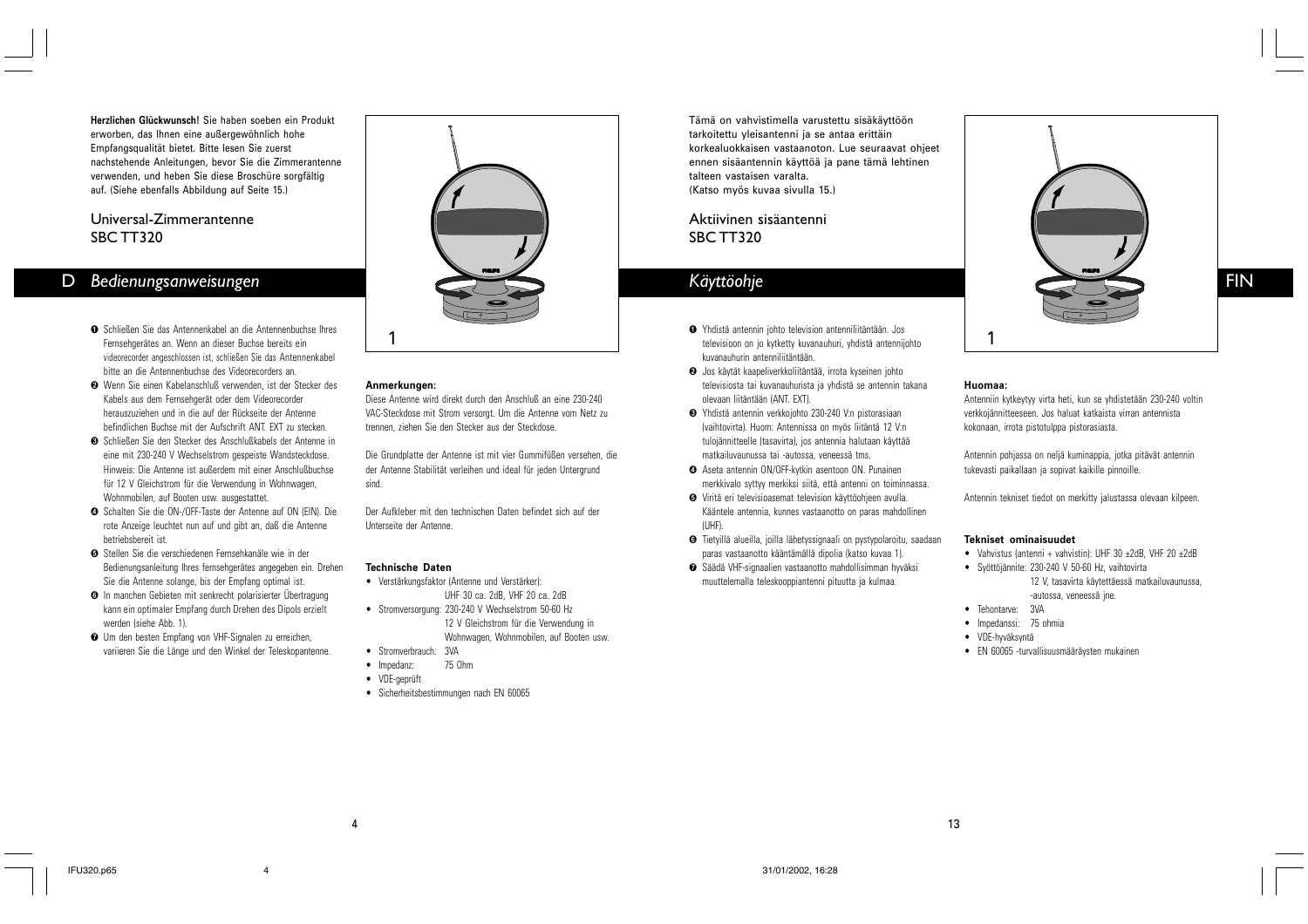**Gratulerer!** Produktet du nettopp har kjøpt gir usedvanlig god mottaking. Les instruksjonene før du bruker innendørsantennen og oppbevar heftet for senere bruk.

(Se også illustrasjonen på side 15.)

## Universelle innendørsantenner med forsterker SBC TT320

## N *Bruksanvisning*

- Tilkople antenneledningen til TVens antennetilkobling. Hvis det ! er tilkoplet en videomaskin, tilkoples antenneledningen til videomaskinens antennetilkobling.
- **❷** Hvis kabelfjernsyn er i bruk, frakobles denne kabelen fra TVen eller videomaskinen og tilkoples den i tilkoblingen bak på antennen (ANT. EXT).
- Antennernes støpsel settes i en stikkontakt med 230-240 V # vekselstrøm. Merk: Antennen bar også en tilkobling for 12 V likestrøm for bruk i campingvogn, bobil, båt osv.
- Sett antennens ON/OFF-bryter på ON. Den røde lampen lyser og \$ angir at antennen er klar til bruk.
- **O** Still inn de forskjellige stasjonene ved hjelp av Tvens bruksanvisning. Vri på antennen for å få best mulig mottaking  $(IIHF)$
- **O** I enkelte områder med vertikalt polarisert kringkasting oppnås det best mottak ved å snu dipolen (se fig.1).
- For å oppnå best mulig mottak av VHF-signaler, varieres ' lengden og vinkelen på teleskopantennen.



## Merk:

Denne antennen får strøm med det samme den tilsluttes et nett med 230-240 V vekselstrøm. For å frakople antennen fra nettet trekkes støpselet ut av stikkontakten.

Antennens underside har fire gummiknotter som gjør at den står støtt og kan settes på alle slags overflater.

Etiketten med tekniske data befinner seg på antennens underside.

### Tekniske egenskaper

- Forsterkning (antenne + forsterker): UHF 30 ±2dB, VHF 20 ±2dB
- Strømkilde: 230-240 V vekselstrøm 50-60 Hz 12 V likestrøm for bruk i campingvogn, bobil, båt osv.
- Kraftforbruk: 3VA
- Impedans: 75 Ohm
- VDE-godkjent

12

• Sikkerhetsbestemmelser i henhold til EN 60065

**Gefeliciteerd!** U heeft zojuist een product gekocht dat u een ontvangst van buitengewoon hoge kwaliteit biedt. Leest u eerst de volgende aanwijzingen voordat u de antenne in gebruik neemt en bewaar dit boekje zodat u het later nog eens kunt raadplegen. (Zie ook de illustratie op blz. 15.)

## Versterkte universele binnenantenne SBC TT320

- 1 1 televisie. Als er al een videorecorder op de televisie Sluit de antennekabel aan op de antenne-ingang van de ! aangesloten is, sluit de antennekabel dan aan op de antenneingang van de videorecorder.
	- Als u een kabelnetaansluiting gebruikt, trek de stekker van het " kabelnet dan uit de televisie of videorecorder en sluit hem aan op de ingang aan de achterkant van de antenne (ANT. EXT).
	- Steek de stekker van de voedingskabel van de antenne in een stopcontact voor 230-240 VAC. NB: de antenne is ook voorzien van een aansluiting voor 12 VDC voeding voor gebruik in caravans, campers, boten enz.
	- **O** Schakel de ON/OFF knop van de antenne op ON. Net rode signaallampje gaat branden. Dit betekent dat de antenne ingeschakeld is.
	- **O** De gebruiksaanwijzing van uw televisie geeft aan hoe u de verschillende televisiestations kunt instellen. Draai de antenne rond tot de ontvangst optimaal is.
	- **O** In verschillende gebieden met verticaal gepolariseerde uitzending kan een optimale ontvangst worden verkregen door de dipool te draaien (zie afb. 1).
	- Voor de beste ontvangst van VHF-signalen kunnen de lengte en ' de hoek van de telescopische antenne worden gewijzigd.
- Voeding:
	- boten etc.
	- Stroomverbruik: 3VA
	- Impedantie: 75 Ohm
	- VDE-keur • Voldoet aan EN 60065

5

NL

## **Opmerkingen:**

De antenne staat aan zodra de netstekker in een 230 - 240 V AC contactdoos wordt gestoken. Om de antenne spanningsloos te maken, dient de netstekker uit de contactdoos te worden getrokken.

Onder de antennevoet zijn vier rubber voetjes aangebracht. Deze zorgen voor een optimale stabiliteit op alle mogelijke oppervlakken.

De sticker met technische gegevens bevindt zich op de antennevoet.

#### **Technische gegevens**

• Versterkingsfactor (antenne + versterker): UHF 30 ±2dB, VHF 20 ±2dB

> 230-240 VAC 50-60 Hz 12 VDC voor gebruik in caravans, campers,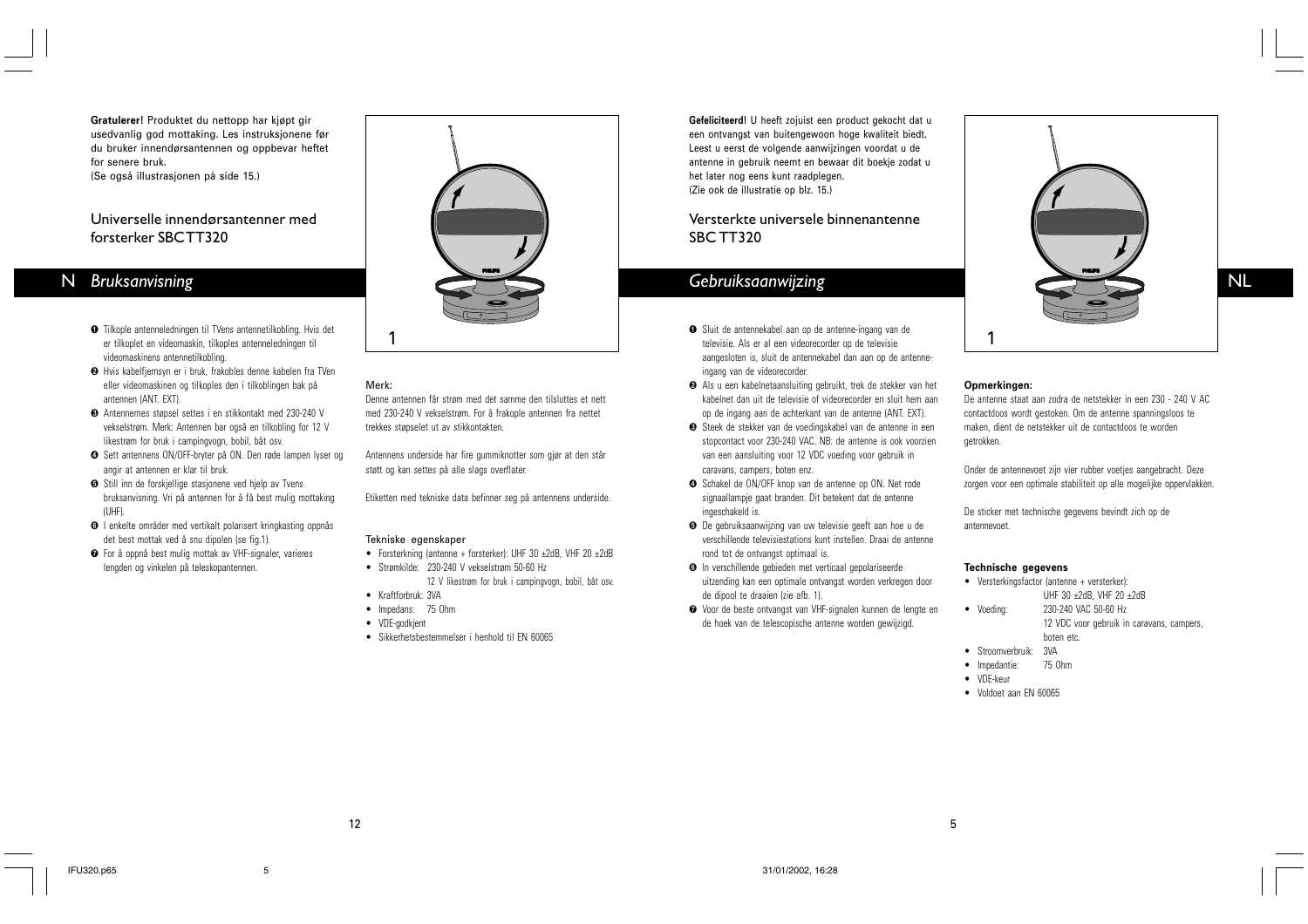**¡Felicidades!** Ud. acaba de comprar un producto que le ofrece una recepción de excelente calidad. Lea las siguientes instrucciones antes de usar su antena para interiores, y guarde cuidadosamente este folleto para, en caso de necesidad, poder consultarlo. (Véanse también las ilustraciones sobre página 15.)

## Antena amplificada universal para interiores SBC TT320

## E *Modo de empleo*

- Conectar el cable de la antena a la entrada de antena del ! televisor. Si está conectado un grabador de vídeo al televisor, conectar el cable de la antena a la entrada de antena del grabador de vídeo.
- **⊘** Si su televisor está conectado a una red por cable, desconectar este cable del televisor o del grabador de vídeo y conectar el mismo a la entrada ubicada en la parte trasera de la antena (ANT. EXT).
- Conectar el cable de la antena a un enchufe de 230-240 VCA. Nota: la antena también está equipada con un conector para alimentación de 12 VCC para poder ser usada en caravanas, autocaravanas, barcos, etc.
- Situar el botón ON/OFF de la antena en ON. El piloto rojo se \$ encenderá, indicando que la antena está operativa.
- Sintonizar los diferentes canales de televisión, haciendo uso de % las instrucciones de empleo de su televisor. Girar la antena hasta obtener una recepción óptima.
- En ciertas zones con emisiones polarizadas verticales, se puede & obtener una recepción óptima sintonizando el dipolo (ver la fig. 1).
- Para conseguir la mejor recepción para señales de VHF, variar la longitud y ángulo de la antena telescópica.



#### Notas:

Esta antena es alimentada tan pronto como es conectada a una fuente de alimentación de 230-240 V CA. Para desconectar la antena de la fuente de alimentación retirar la clavija de red del enchufe de toma.

La base de esta antena tiene cuatro apoyos de caucho que proporcionan estabilidad y son ideales para todas las superficies.

La etiqueta conteniendo los datos técnicos se encuentra en la base de la antena.

## Características técnicas

- Ganancia (antena + amplificador): UHF 30 ±2dB, VHF 20 ±2dB
- · Alimentación: 230-240 VCA 50-60 Hz 12 VCC para caravanas, autocaravanas, barcos, etc.
	-
- Consumo de corriente: 3VA
- Impedancia: 75 ohmios
- Aprobada por la Asociación de Electrotécnicos Alemanes VDE
- Regulaciones de seguridad según EN 60065

Tillykke! Produktet, De har anskaffet, giver Dem mulighed for ekstraordinær fin modtagelse. Instruktionerne skal læses, før indendørsantennen tages i brug, og denne lille bog bør opbevares til senere brug. (Se også illustrationen på side 15.)

## Universelle indendørsantenner med forstærker SBC TT320

# *Vejledning*

- 1 1 Hvis der er installeret en videobåndoptager, skal kablet til Kablet til antennen sættes i antennebøsningen på fjernsynet. ! antennen sættes i antennebøsningen på videobåndoptageren.
	- **<sup>●</sup>** Hvis der bruges en kabelnet tilslutning, skal dette kabel tages ud af fjernsynet eller videobåndoptageren og sættes i bøsningen bag på antennen (ANT. EXT).
	- Antennens el-ledning skal tilsluttes en stikkontakt med 230-240 # V vekselstrøm. Bemærk: antennen har også en indgang til 12 V jævnstrøm til brug i campingvogne, autocampere, både o.l.
	- Sæt ON/OFF knappen på antennen på ON. Den røde indikator \$ lyser, hvilket angiver, at antennen kan bruges.
	- Se i brugsanvisningen til fjernsynet, hvordan der indstilles på de forskellige kanaler. Drej antennen rundt, indtil der opnås optimal modtagelse (UHF).
	- **O** I nogle områder med vertikal polariseret radiospredning kan der opnås optimal modtagelse ved at dreje dipolen (se fig.1).
	- Optimal modtagelse af VHF signaler opnås ved at variere teleskopantennen længde og vinkel.



## Bemærk:

Denne antenne forsynes med strøm via en stikkontakt med 230- 240 V vekselstrøm. Antennen afbrydes ved at tage stikket ud af stikkontakten.

For at opnå stabilitet er der fire gummipuder under antennens bundplade, der kan bruges på alle overflader.

Etiketten med tekniske specifikationer sidder på antennens bundplade.

#### Tekniske egenskaber

- Omfatter (antenne + forstærker): UHF 30 ±2dB, VHF 20 ±2dB
- Strøforsyning: 230-240 V vekselstrøm 50-60 Hz 12 V jævnstrøm til brug i campingvogne, autocampere, både o.l.
- Strømforbrug: 3 W
- Impedans: 75 Ohm
- VDE-godkendt

11

• Sikkerhedsbestemmelser i henhold til EN 60065

6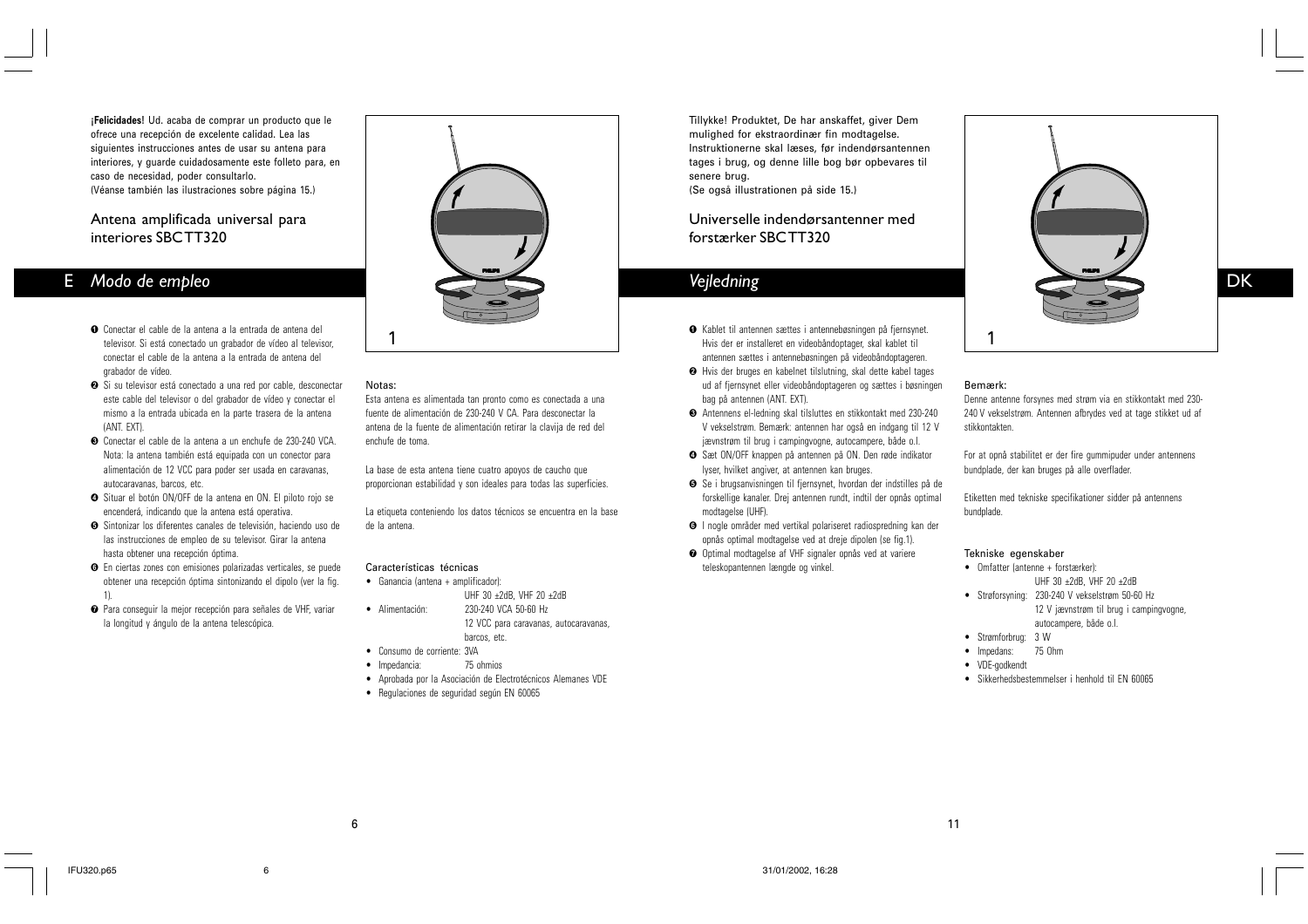**Gratulerar!** Du har anskaffat en produkt som ger mottagning av utomordentligt hög kvalitet. Läs nedanstående anvisningar innan du börjar använda inomhusantennen och spara denna broschyr för framtida referens. (Se även bilden på sid. 15.)

## Universell förstärkt inomhusantenn SBC TT320

## *Bruksanvisning* S

- Koppla antennens kabel till TV-ns antennuttag. Om det redan ! finns en videospelare installerad kopplas antenn-kabeln till videons antennuttag.
- Om du har kabel-TV anslutning ska kabelkontakten tas ut ur TV-n eiler videon och kopplas till uttaget pä antennens baksida (ANT. EXT).
- Koppla antennens elkabel till ett 230-240 VAC vägguttag. Antennen är även försedd med ett 12 V DC-uttag för bruk i husvagnar, husbilar, båtar etc.
- Sätt antennens ON/OFF-knapp i läget ON. Den röda lampan \$ tänds till tecken på att antennen nu är i funktion.
- **●** Ställ in de olika TV-kanalerna enligt instruktionerna i bruksanvisningen till din TV. Vrid antennen i olika riktningar tills du uppnår den bästa mottagningen.
- **O** I vissa områden med vertikal polariserad utsändning kan optimal mottagning uppnås genom att vrida dipolantennen (se Fig.1)
- Variera längden och vinkeln på teleskopantennen för bästa ' mottagning av VHF-signalerna.



## Obs:

Antennen aktiveras genom att koppla den till 230-240 VAC-nätet. Koppla från antennen genom att dra ut kontakten ur uttaget.

Antennens bas har fyra gummidynor som ger stabilitet och passar alla ytor.

Etiketten med tekniska data kan återfinnas på antennens bas.

## Tekniska egenskaper

- Förstärkning (antenn + förstärkare): UHF 30 ±2dB, VHF 20 ±2dB
- · Strömtillförsel· 230-240 VAC 50-60 Hz 12 VDC för bruk i husvagnar, husbilar, båtar etc.
- Strömförbrukning: 3VA
- Impedans: 75 Ohm
- VDE-certifierad
- Säkerhetsföreskrifter enligt EN 60065

**Congratulazioni!** Il prodotto da Voi appena acquistato vi offre una ricezione di qualiltà eccezionale. Vi preghiamo di leggere le istruzioni riportate qui di seguito prima di usare l'antenna e di conservare il presente opuscolo per riferimenti futuri. (Vedi anche la figura alle pagina 15.)

## Antenna universale amplificata SBC TT320 per ambienti chiusi

# *Istruzioni per l'uso*

- 1 1 televisione. Se è già stato installato un videoregistratore,  $\bullet$  Collegate il cavo dell'antenna all'ingresso dell'antenna della collegate il cavo dell'antenna all'ingresso dell'antenna del videoregistratore.
	- Se utilizzate un collegamento in rete via cavo, scollegate il cavo in questione dall'apparecchio televisivo o dal videoregistratore e collegatelo all'ingresso che si trova sul retro dell'antenna (ANT. EXT).
	- Collegate il conduttore isolato di rete dell'antenna ad una presa di rete da 230-240 VAC. Nota: l'antenna ˆà dotata anche di una presa di alimentazione da 12 VDC da usarsi in roulotte, camper, imbarcazioni, etc.
	- **O** Selezionate l'interruttore ON/OFF sull'antenna por portarlo nella posizione ON. La spia luminosa rossa si accende ad indicare che l'antenna è in funzione.
	- **●** Sintonizzate i vari canali televisivi servendovi delle Istruzioni per l'Uso del vostro televisore. Fate ruotare l'antenna fino ad ottenere una ricezione ottimale.
	- **O** In alcune zone dove è previsto un sistema di radiodiffusione a polarizzazione verticale, è possible ottenere una ricezione ottimale selezionando il dipolo (vedere figura 1).
	- Per ottimizzare la ricezione dei segnali VHF, modificare la lunghezza e l'angolazione delle antenne telescopiche.

**PHILIPS PHILIPS**

I

## **N.B.:**

Per attivare l'antenna è sufficiente collegarla alla corrente (corrente alternata 230-240 V). Per staccare la corrente, togliere la spina dell'antenna dalla presa.

Il basamento dell'antenna è dotato di quattro piedini di gomma che assicurano una maggiore stabilità e sono adatti ad ogni tipo di superficie.

L'etichetta contenente i dati tecnici si trova sotto il basamento dell'antenna.

## **Caratteristiche tecniche**

- Guadagno (antenna + amplificatore): UHF 30 ±2dB, VHF 20 ±2dB
- Alimentazione: 230-240 VAC 50-60 Hz 12 VDC da usarsi in roulotte, camper, imbarcazioni, etc.
- Consumo: 3VA
- Impedenza: 75 Ohms
- Omologato VDE

7

• Misure di sicurezza conformi alla norma EN 60065

10